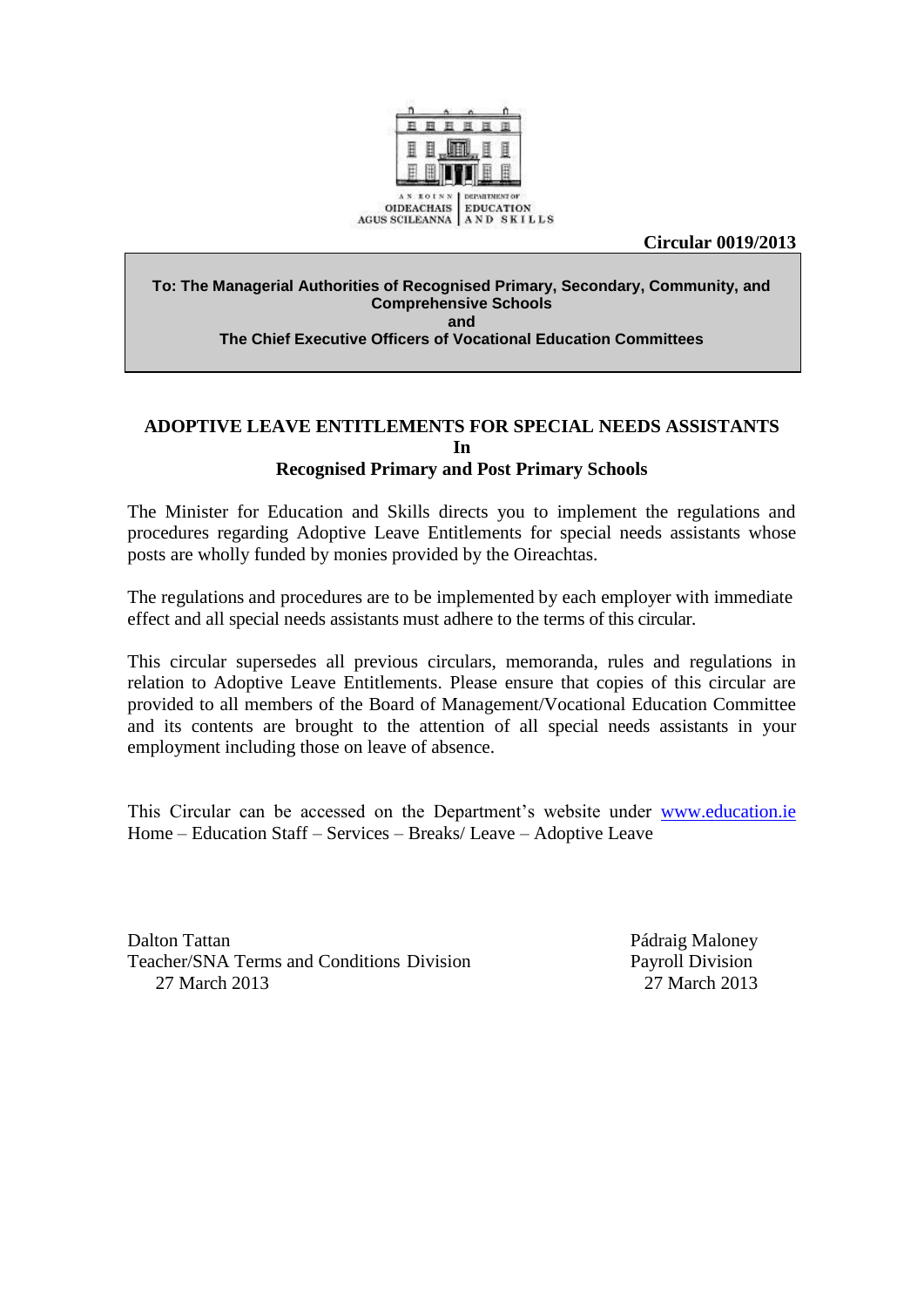#### **Definitions**

For the purposes of this scheme the following terms shall have the meanings assigned to them here unless the context indicates otherwise:

**AB1 Form** – means the Department of Social Protection Adoptive Benefit Form.

**Adoption Authority of Ireland** – means the independent statutory body with responsibility for overseeing the adoption process on behalf of the State.

**Adoptive Benefit** – means a payment made by the Department of Social Protection to those on adoptive leave who meet the qualifying criteria for the benefit.

**Adopting father** – means a male employee in whose care a child has been placed or is to be placed with a view to the making of an adoption order where the adopting mother has died.

**Adopting mother** – means a woman in whose care a child (of whom she is not the natural mother) has been placed or is to be placed.

**Adopting special needs assistant** – means adopting mother or sole male adopter.

**Certificate of Placement –** means a document issued by the Adoption Authority of Ireland which states the date of placement, the gender and age of the child being adopted and name and address of the adopting parent(s).

**Declaration of Eligibility and Suitability –** means a declaration issued by the Adoption Authority of Ireland which confirms approval of the adopting parent(s) to engage in intercountry adoption.

**DSP** – means the Department of Social Protection.

**Employer** – means a Vocational Education Committee (VEC) for vocational schools/community colleges and a Board of Management/Manager in the case of primary, voluntary secondary, community and comprehensive schools. The Vocational Education Committee or Board of Management/Manager may delegate responsibility for matters set out in this circular to the Principal of the school.

**Leave Year** – means the period  $1<sup>st</sup>$  September to  $31<sup>st</sup>$  August in each year.

**NCSE** – means the National Council for Special Education.

**On Line Claims System (OLCS)** – means the system for recording of absences and imputing the claims for the payment of substitute and non regular part-time special needs assistants which is currently operating in primary, voluntary secondary, community and comprehensive schools.

**School Year** – as defined by the Minister for Education and Skills from time to time currently beginning on  $1<sup>st</sup>$  September and ending on  $31<sup>st</sup>$  August in each year.

**Sole Male Adopter** – means a male employee, in whose sole care, subject to the approval of the Adoption Authority of Ireland, a child has been placed or is to be placed.

**The Department** – means the Department of Education and Skills.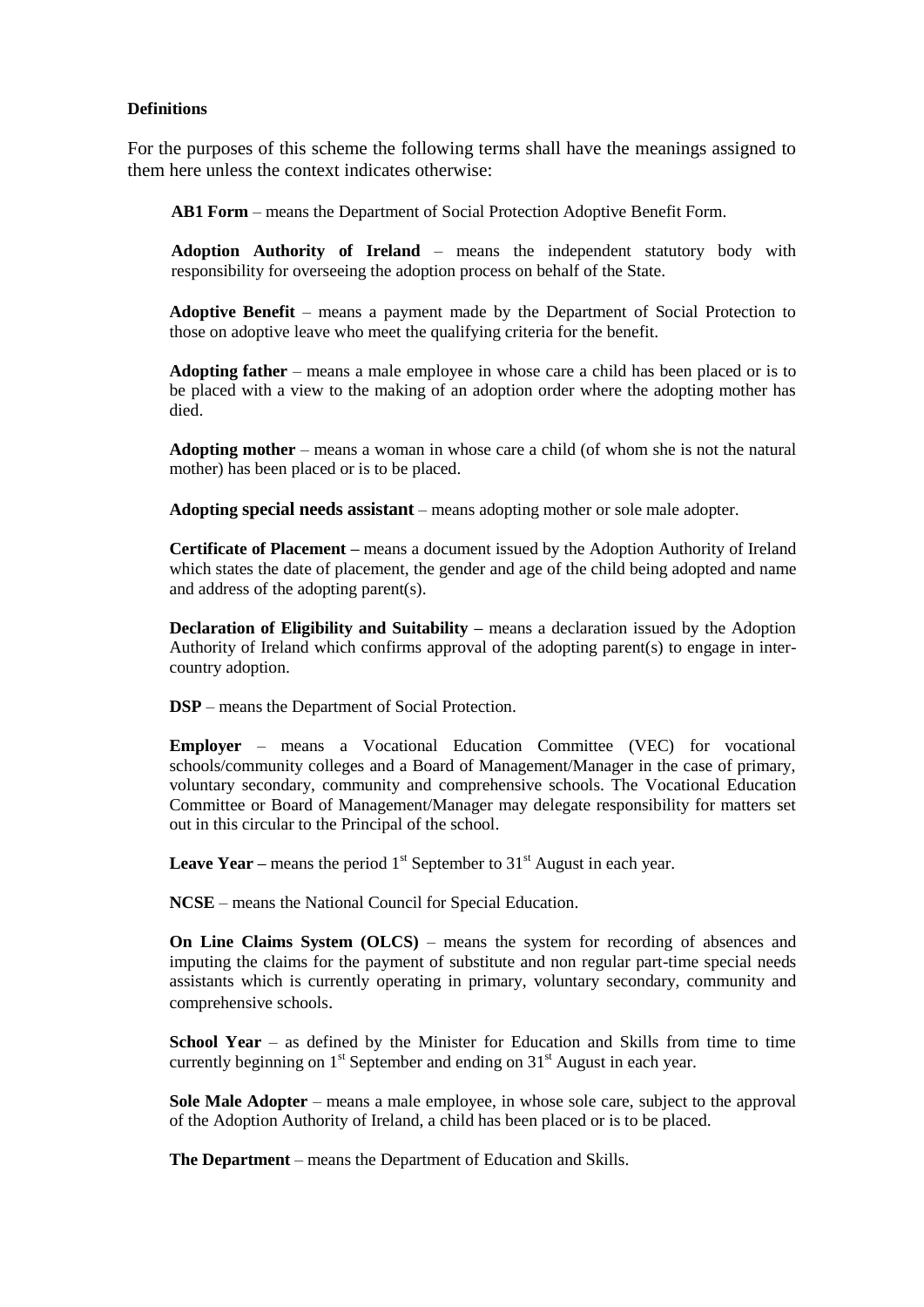# **1. Adoptive Leave**

- 1.1 Adoptive leave consists of a period of 24 consecutive weeks from the date of placement of the child with the adopting special needs assistant.
- 1.2 Adoptive leave is granted to special needs assistants who are adopting mothers or sole male adopters. The adopting father who is not a sole male adopter may be entitled to adoptive leave in certain circumstances. Please see section 10 for details on this provision.
- 1.3 In order to qualify for adoptive leave, the adoption, whether foreign or domestic, must be formalised by the Adoption Authority of Ireland.
- 1.4 In the case of a domestic adoption, the employer must be supplied with a *Certificate of Placement* no later than four weeks after date of placement.
- 1.5 In the case of foreign adoption, the adopting special needs assistant must obtain a *Declaration of Suitability and Eligibility* from the Adoption Authority of Ireland, in advance of the date of placement. As soon as possible after the date of placement the adopting special needs assistant should provide written confirmation of placement to their employer.
- 1.6 A special needs assistant's entitlement to adoptive leave, whether paid or unpaid, shall cease on the expiry of a contract, that contract not having been renewed.

# **2. Statutory Additional Unpaid Adoptive Leave**

- 2.1 An adopting special needs assistant has the option to take a maximum of 16 consecutive weeks statutory additional unpaid adoptive leave.
- 2.2 In the case of foreign adoptions, some or all of the statutory additional unpaid adoptive leave may be taken prior to the date of placement, in order to allow the adopting special needs assistant to attend meetings and/or classes held outside of the State, or for the purposes of familiarisation with the child. A period of statutory additional unpaid adoptive leave taken under this provision must cease no later than the last day immediately prior to the date of placement. The balance of any statutory additional unpaid adoptive leave remaining may be taken immediately after the end of adoptive leave.
- 2.3 An adopting special needs assistant who avails of statutory additional unpaid adoptive leave may be entitled to receive 'PRSI credits'. Please complete the 'Application for Adoptive Leave Credits' which is available from DSP and request your employer to complete and return the employer's section to the DSP.

# **3. Sequence in which leave must be taken**

3.1 The sequencing arrangements for adoptive entitlements are:

(a) In the case of foreign adoptions some or all of the statutory additional unpaid adoptive leave (maximum of 16 weeks) may be taken prior to placement (b) Adoptive leave (24 weeks)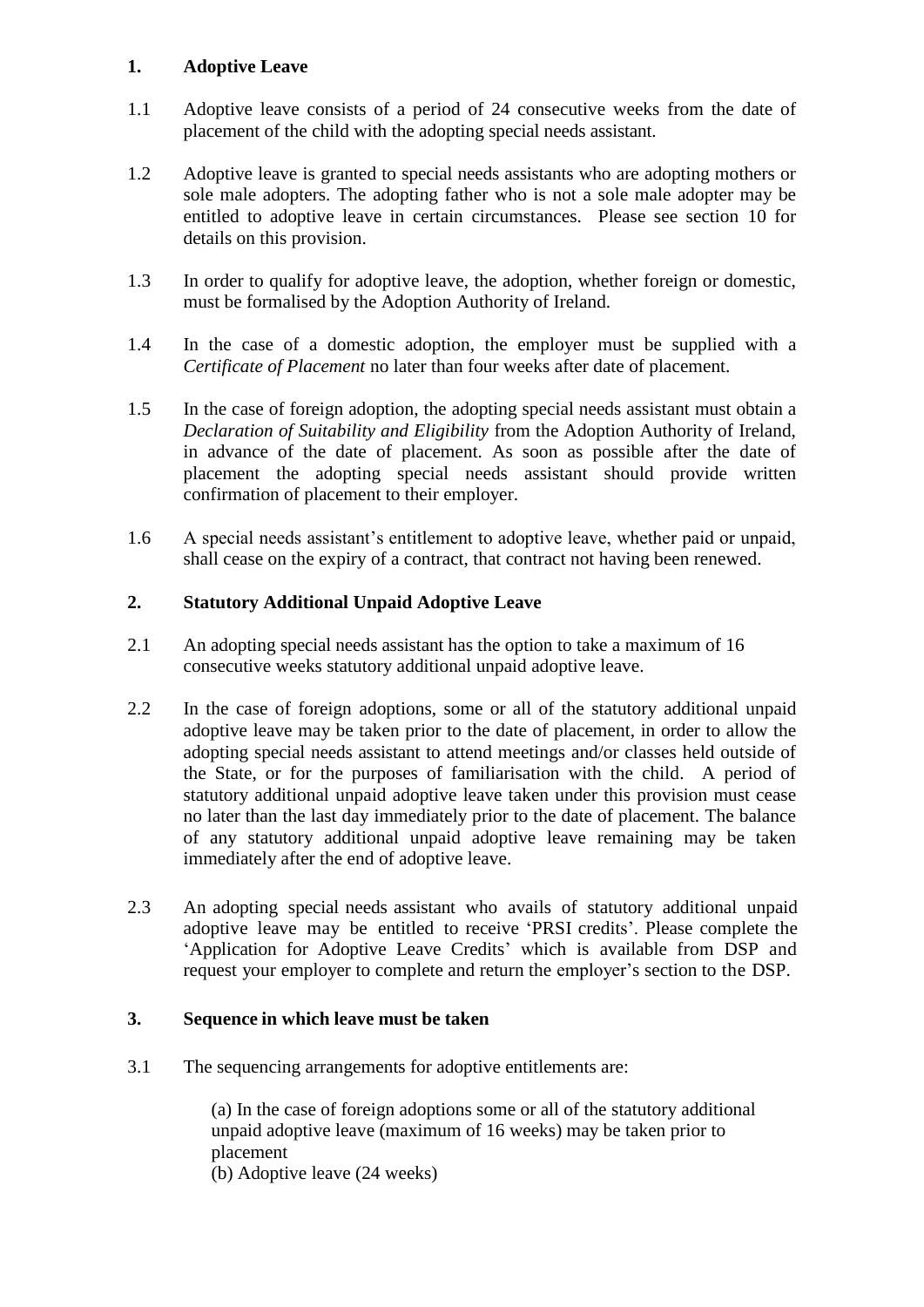(c) Statutory additional unpaid adoptive leave up to a maximum of 16 weeks. (In the case of foreign adoptions this refers to any entitlement remaining from the 16 weeks not already used prior to the adoption)

3.2 When all associated leave types have been utilised, as appropriate to each individual, then the next working day becomes the date of resumption for the adopting special needs assistant.

# **4. Application Procedures for Special Needs Assistants**

- 4.1 Application for adoptive leave both paid and unpaid should be made by adopting special needs assistants to their employer at least 6 weeks in advance of commencement of the leave on the prescribed application form which is attached at Appendix A of this circular.
- 4.2 The applicant is responsible for completion of the AB1 form and should ensure that the Board of Management completes the employer's portion before forwarding to the DSP at least 6 weeks prior to the start date. The AB1 form should **NOT** be sent to the Department of Education and Skills.

# **5. Calculations and OLCS Procedures for Employers**

- 5.1 Employers must enter absences on the OLCS at least 6 weeks prior to the start date for adoptive leave.
- 5.2 The procedure for recording adoptive leave absence on the OLCS is attached at Appendix B of this circular.
- 5.3 An example adoptive leave case and calculation worksheet is attached at Appendix C of this circular.

#### **6**. **Correspondence Address**

6.1 The employer will address all necessary correspondence to the adopting special needs assistant at the address last notified and no fault shall lie with the employer in the event that the special needs assistant does not receive such correspondence.

### **7. Statutory Annual Leave/Public Holiday Entitlement**

- 7.1 In general full time employees are entitled to 20 days annual leave. Employees who work less than full hours are entitled to annual leave on a pro rata basis.
- 7.2 Any entitlements in respect of public holidays occurring while on adoptive leave will be addressed by additional annual leave.
- 7.3 These annual leave entitlements are to be taken on existing school closure days that occur in the leave year in question i.e. both before and after the adoptive leave period. Annual leave entitlements are to be taken at a time outside of the period of adoptive leave.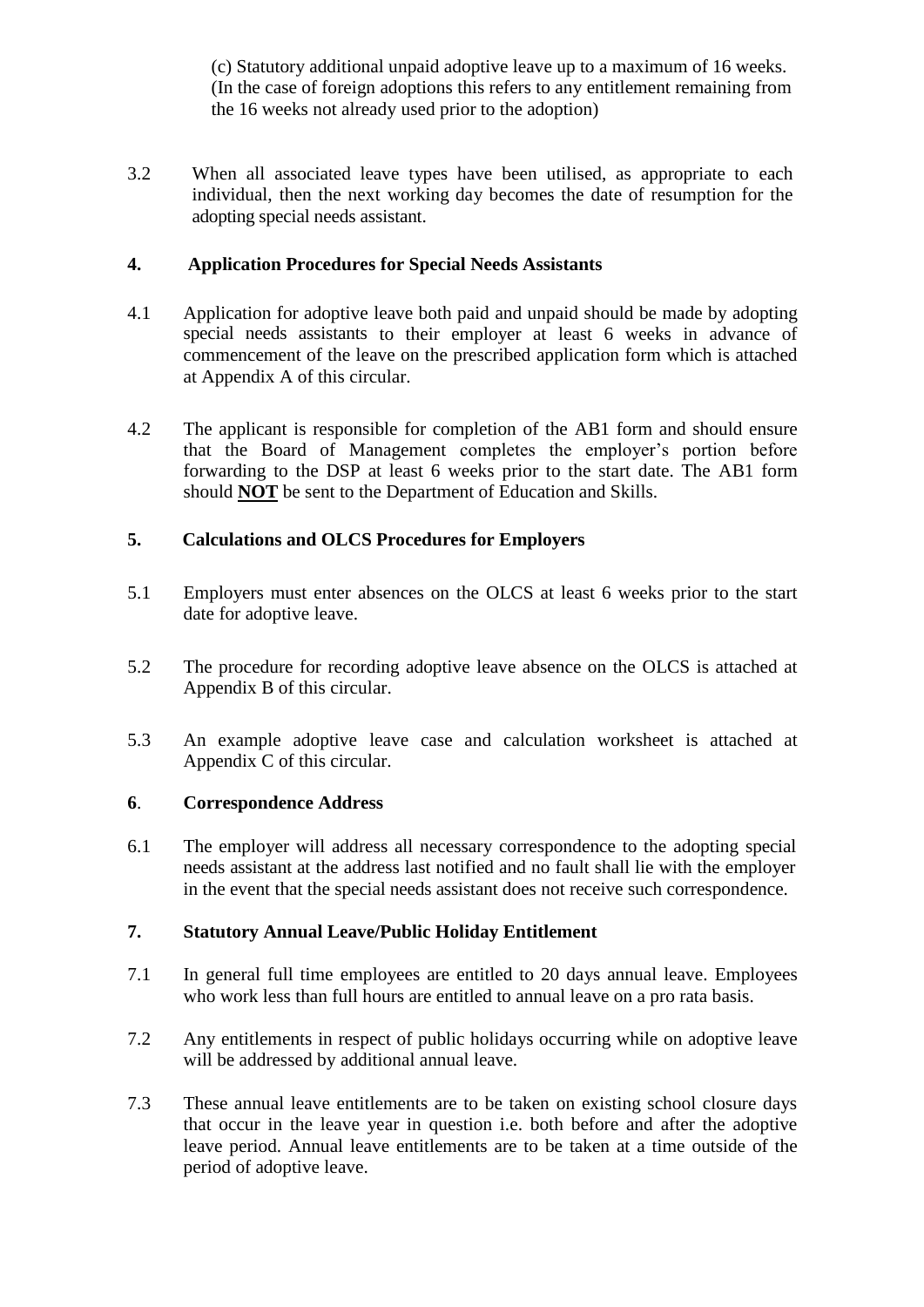- 7.4 When availing of statutory adoptive leave and there are not enough school closure days in the leave year to absorb all annual leave entitlements, it is permitted to take the necessary days immediately before the adoptive leave in the same leave year. Alternatively, special needs assistants will be permitted to carry the balance forward to the following leave year but must then take these days during school closures.
- 7.5 Special needs assistants who resign/retire or their employment ceases may be entitled to additional payment in lieu of their accrued leave.

# **8. Pay Arrangements and Adoptive Benefit**

- 8.1 Continuation of salary during adoptive leave is not a statutory entitlement and is contingent upon compliance with the agreed terms and conditions of this scheme.
- 8.2 Any action which necessitates an adjustment to a special needs assistant's pay should be notified to the Department/VEC immediately.
- 8.3 Under the DSP regulations any Adoptive Benefit payable by the DSP to PRSI contributors at the full rate (Class A), will issue directly to the special needs assistant in question. A deduction from salary equivalent to the maximum weekly rate of Adoptive Benefit payable to the special needs assistant will initially be applied by the Department.
- 8.4 If the amount of benefit payable to the special needs assistant is less than the maximum, or if a person is not entitled to any Adoptive Benefit, s/he should notify her/his payroll section immediately to ensure that s/he can remain on the appropriate salary. Changes to the automatic deduction can be made provided the special needs assistant furnishes a copy of DSP's written notice of the actual Benefit rate applicable, if any, to the relevant payroll. Deductions, where appropriate, will be made fortnightly during the period of paid leave up to a maximum of 24 weeks for adoptive leave. If the absences are recorded late any arrears due will have to be deducted from salary after the date of notification.
- 8.5 With effect from 1 July 2013 Adoptive Benefit payment will be treated as taxable income.

# **9. Time off for Pre-Adoption Classes, Meetings and Visits within the State**

- 9.1 An adopting special needs assistant is entitled to time off work, without loss of pay, to attend pre-adoption classes or meetings held within the State which they are obliged to attend as part of the adoption process.
- 9.2 Two weeks notice should be given for each absence referred to in this section and appropriate certification provided.

### **10. Father's Leave: Entitlement to Adoptive Leave in the event of the death of the adoptive mother.**

10.1 In the event of the death of the adopting mother at any time prior to or during her adoptive leave, the adopting father, becomes entitled to the remainder of the leave.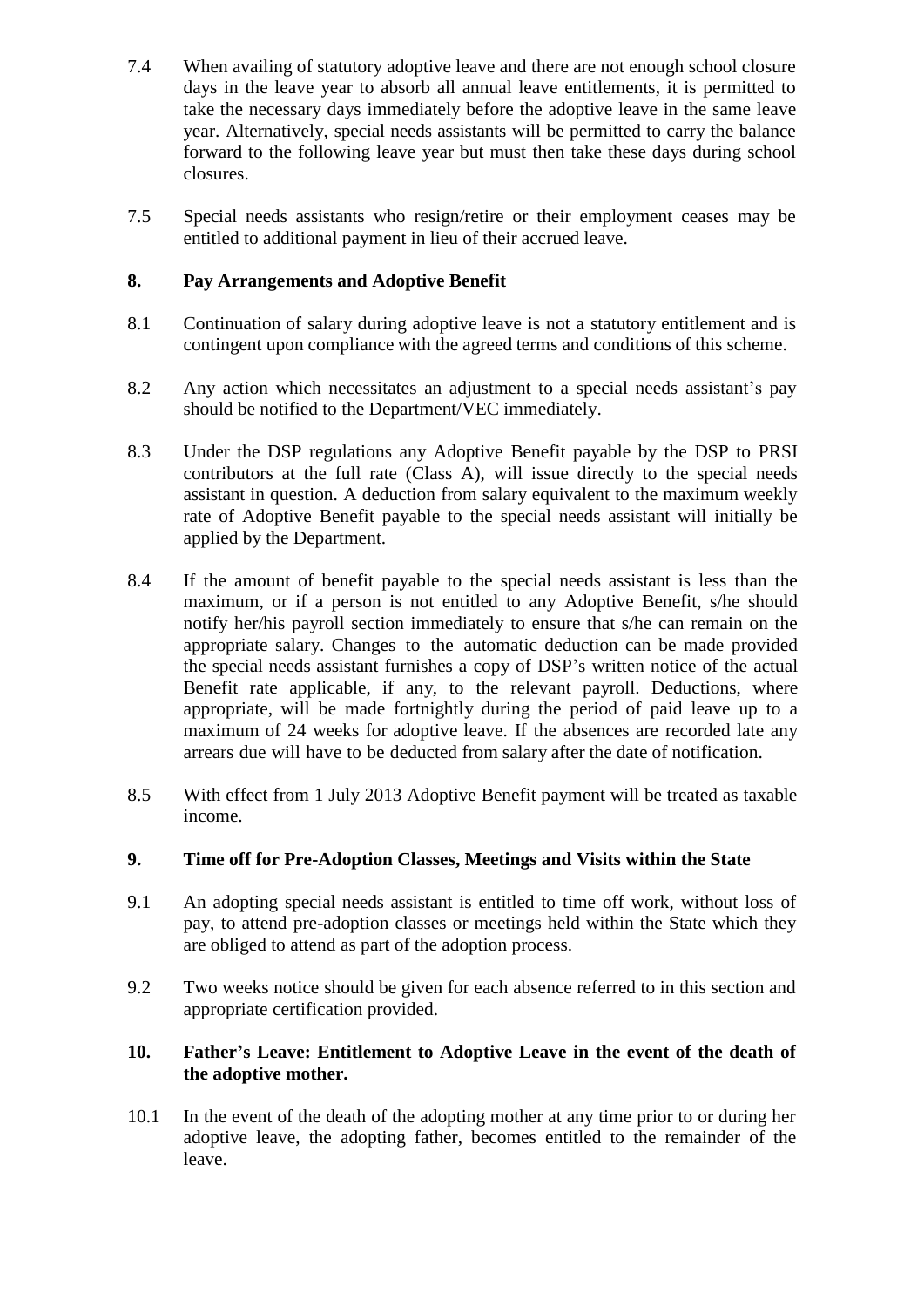- 10.2 The adopting father should inform her/his employer as soon as possible of her/his intention to take adoptive leave and/or statutory additional unpaid adoptive leave.
- 10.3 The Certificate of Placement, or Declaration of Eligibility and Suitability, should be provided to the employer within 4 weeks of placement/commencement of the leave.
- 10.4 The leave should normally commence within 7 days of the event which has created the father's entitlement, or on the day of placement; whichever is later. To avail of his leave entitlement, the father in this circumstance may simply apply in writing to his employer. As soon as is reasonably practicable, the employer should be provided with a copy of the death certificate of the mother.
- 10.5 The sequencing arrangement outlined in **Section 3** will also apply to the father's leave:

(a) Father's Leave (the transfer to the father of any balance remaining of the mother's 24 week adoptive leave entitlement)

(b) Statutory additional unpaid father's leave (the transfer to the father of any balance remaining of the mother's additional 16 weeks of statutory additional unpaid adoptive leave)

### **11. Postponement of leave, including in the event of hospitalisation of the child**

- 11.1 In the event that the date of placement is postponed, the commencement date of adoptive leave may also be postponed, provided the employer is informed of the new date of placement as soon as possible.
- 11.2 In the event of the hospitalisation of the child, a request may be made to the employer for postponement of any of the following:
	- (a) adoptive leave
	- (b) statutory additional unpaid adoptive leave
	- (c) father's leave
	- (d) statutory additional unpaid father's leave
- 11.3 Postponement of leave will require the absent special needs assistant to resume duties in the school during the period of postponement. An application for postponement must be made in writing to the employer, accompanied by certification from the hospital in which the child is hospitalised. The employer must notify the special needs assistant in writing as soon as possible of its decision. If the leave is postponed, the employer and the special needs assistant must agree the date of return to work.
- 11.4 The Department/VEC, and the DSP must be notified immediately if the special needs assistant is to return to work to facilitate pay adjustment, cease any benefit from the DSP and the finalisation of payment to the replacement special needs assistant.
- 11.5 The postponed leave must be taken in one continuous period commencing not later than 7 days after the discharge of the child from hospital. The maximum period for postponement of the leave is 6 months.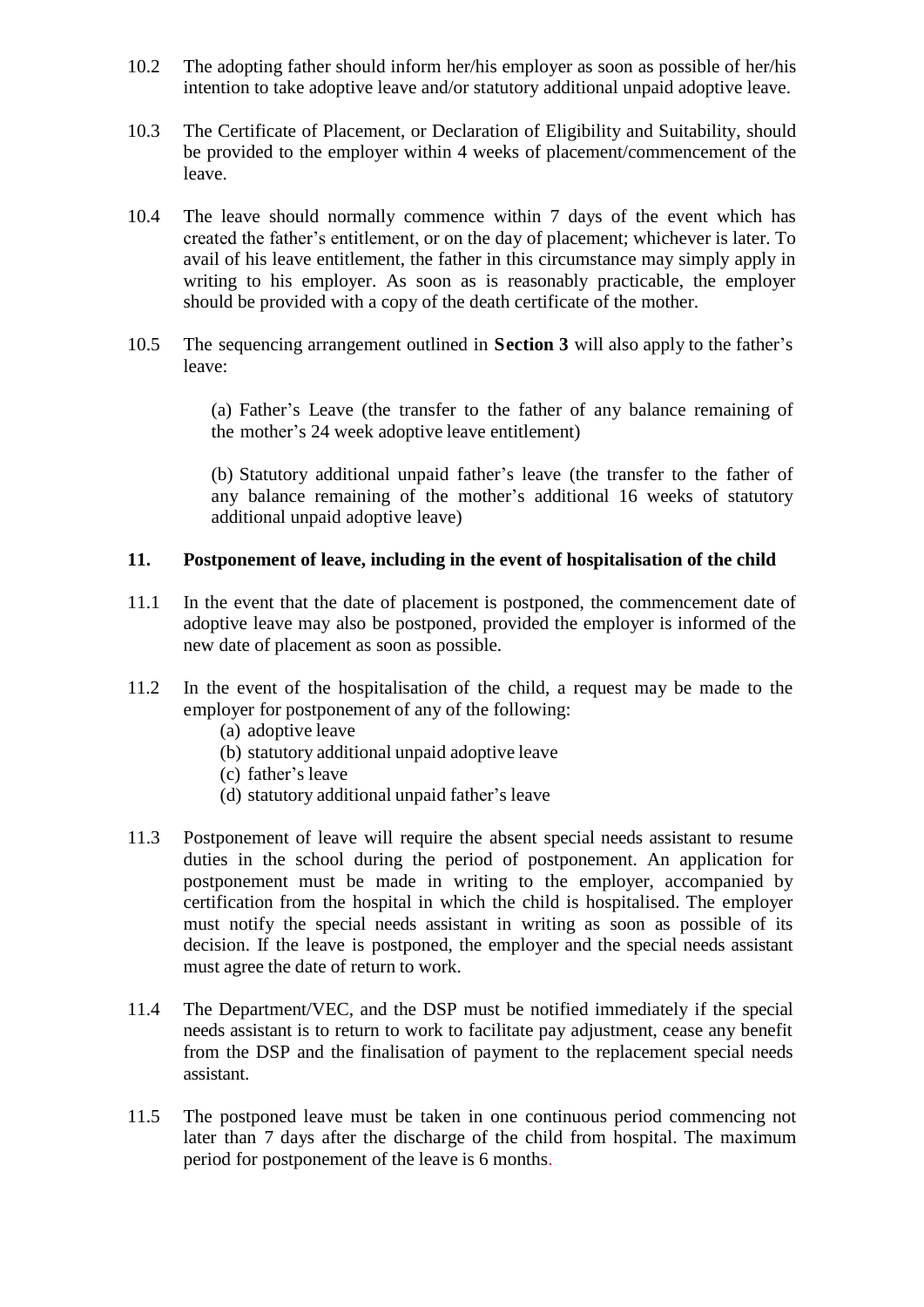- 11.6 The special needs assistant must provide the employer with a letter or other appropriate document from the hospital, or the child's doctor, confirming the child's discharge date.
- 11.7 If the special needs assistant becomes ill having returned to work and before s/he has taken the postponed leave, s/he will be considered to have started the postponed leave on the first day of absence due to illness unless the special needs assistant notifies the employer that s/he does not wish to begin the postponed leave. If this happens s/he will forfeit the postponed leave and the absence will be treated as sick leave. The normal procedures in relation to sick leave should then be followed, including the furnishing of a medical certificate where appropriate.

### **12. Termination of Placement**

12.1 Where, other than as a result of the death of the child, the placement of a child with a special needs assistant terminates before the expiration of the adoptive leave or statutory additional unpaid adoptive leave, the special needs assistant must notify the employer in writing of the date of termination within 7 days.

#### **13. Termination of statutory additional unpaid adoptive/father's leave in the event of sickness of the mother/father**

- 13.1 If a special needs assistant has made an application for statutory additional unpaid adoptive leave, or statutory additional unpaid father's leave, and subsequently becomes ill, s/he is entitled to cancel that application in writing, not later than 4 weeks before such leave is due to commence. If the 4 week deadline has passed the entitlement to cancel the leave has been lost. However, a formal request can still be made to cancel such leave in favour of a certified sick leave absence.
- 13.2 Approval of such a request to terminate the leave is at the discretion of the employer. If approved, the employer and the special needs assistant must agree the date for any such termination of the leave. The date agreed can not be earlier than the first day of certified illness and not later than when the terminated leave would otherwise have ended. The normal procedures in relation to sick leave will then apply. The special needs assistant will not be entitled subsequently to take the statutory additional unpaid adoptive leave or any part of it not taken at the time of commencement of sick leave.
- 13.3 To facilitate any necessary pay adjustment the Department/VEC must be notified immediately that the special needs assistant is now on sick leave.

#### **14. Replacement Contracts**

14.1 All absences covered by the terms of this circular, of duration of at least one day, are substitutable. Contracts awarded to cover absences outlined in this circular should make clear reference to the fact that there are circumstances where the replacement appointment may have to be terminated in the event of the absent special needs assistant returning to duties earlier than initially expected. (e.g. an absent special needs assistant postpones part of the adoptive leave due to the hospitalisation of the child).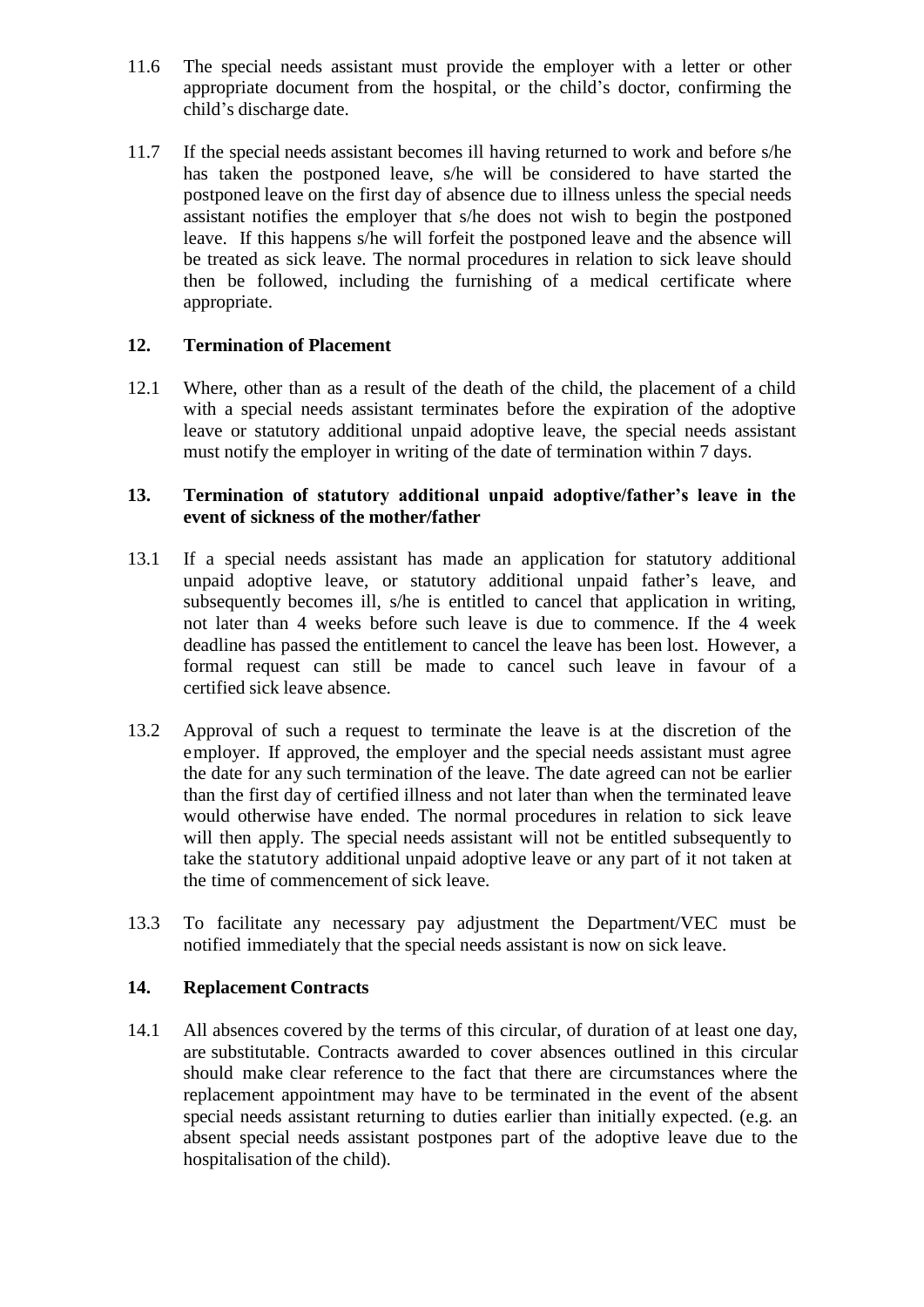### **15. Status during Leave**

- 15.1 A special needs assistant absent on any of the leave types referred to in this circular is deemed to have been in employment at that time. Paid absences are fully reckonable for all purposes including seniority. Statutory additional unpaid adoptive leave is reckonable for all purposes, with the exception of superannuation and remuneration.
- 15.2 In the case of a special needs assistant who is on probation at the start of adoptive leave, the period of probation will stand suspended during the absence and will be completed by the special needs assistant on return to work.

### **16. Employment during AdoptiveLeave**

16.1 Special needs assistants are not permitted to engage in any paid employment during the course of their adoptive leave. Under DSP regulations Adoptive Benefit may be terminated in the event that paid employment is taken up while on adoptive leave. Any salary payment from this Department may have to be reviewed in the event of termination of Adoptive Benefit arising from non compliance with the terms of the DSP scheme.

### **17. Resumption of Duties**

17.1 The employer should provide the absent special needs assistant with a written statement of her/his absence and expected date of resumption of duties. Four weeks before the special needs assistant is due to return to the workplace written notice should be given to the employer confirming the intention to resume duties from that date.

#### **18. Increase / Decrease in Special Needs Assistant Allocations**

18.1 Where the hours allocated to a special needs assistant's post increase during the term of her adoptive leave, salary will be increased with effect from the date on which she resumes duty in the school at the higher hours.

The hours of the substitute special needs assistant will increase with effect from the date on which the increased allocation, recommended by the NCSE, comes into effect in the school.

18.2Where the hours allocated to a special needs assistant's post decreases during the term of her adoptive leave, salary will be reduced with effect from the date on which the decreased allocation is made to the school by the NCSE. The special needs assistant may apply for compensation for loss of hours under the terms of the current Department circular on redundancy arrangements for special needs assistants within 52 weeks of the date on which the post was reduced.

The hours of the substitute special needs assistant will decrease with effect from the date on which the decreased allocation, recommended by the NCSE, comes into effect in the school.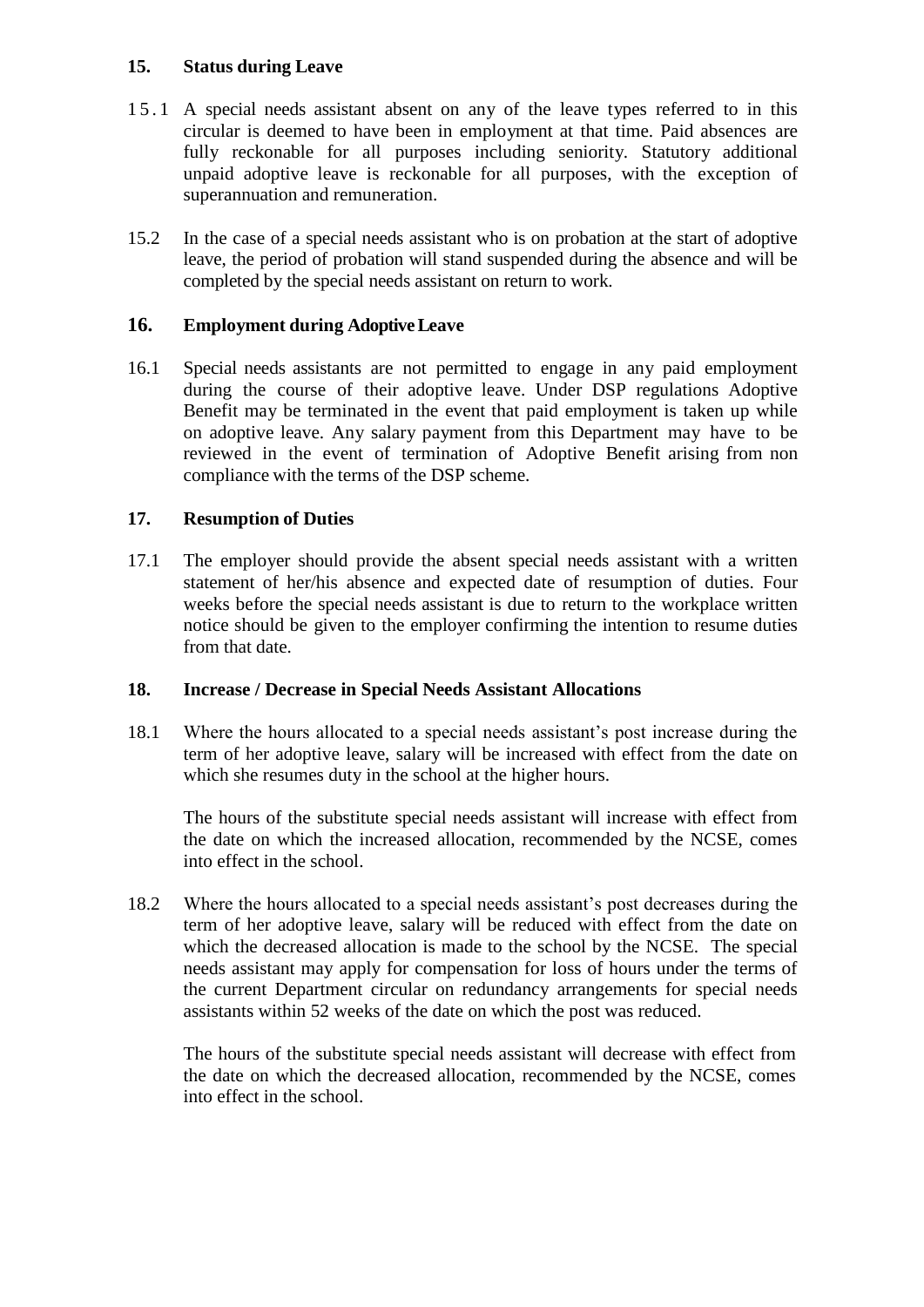# **19. Compliance**

- 19.1 All special needs assistants must adhere to the regulations and procedures set out in this circular. Failure to abide with the regulations and procedures will be dealt with under the agreed disciplinary procedures and may lead to the cessation of salary.
- 19.2 All documentation relating to adoptive leave arrangements must be retained by the employer with the relevant personnel records. These records may be selected for inspection by nominated Department officials. All records should correspond with the data input on the OLCS.

# **20. Further Information**

20.1 In accordance with the introductory paragraph the regulations in this circular are to be implemented by the employer. Thus all queries should initially be brought to the attention of the employer who may wish to consult with their representative organisation, who may further wish to consult with the Department at the following email address: [teachersna@education.gov.ie](mailto:teachersna@education.gov.ie)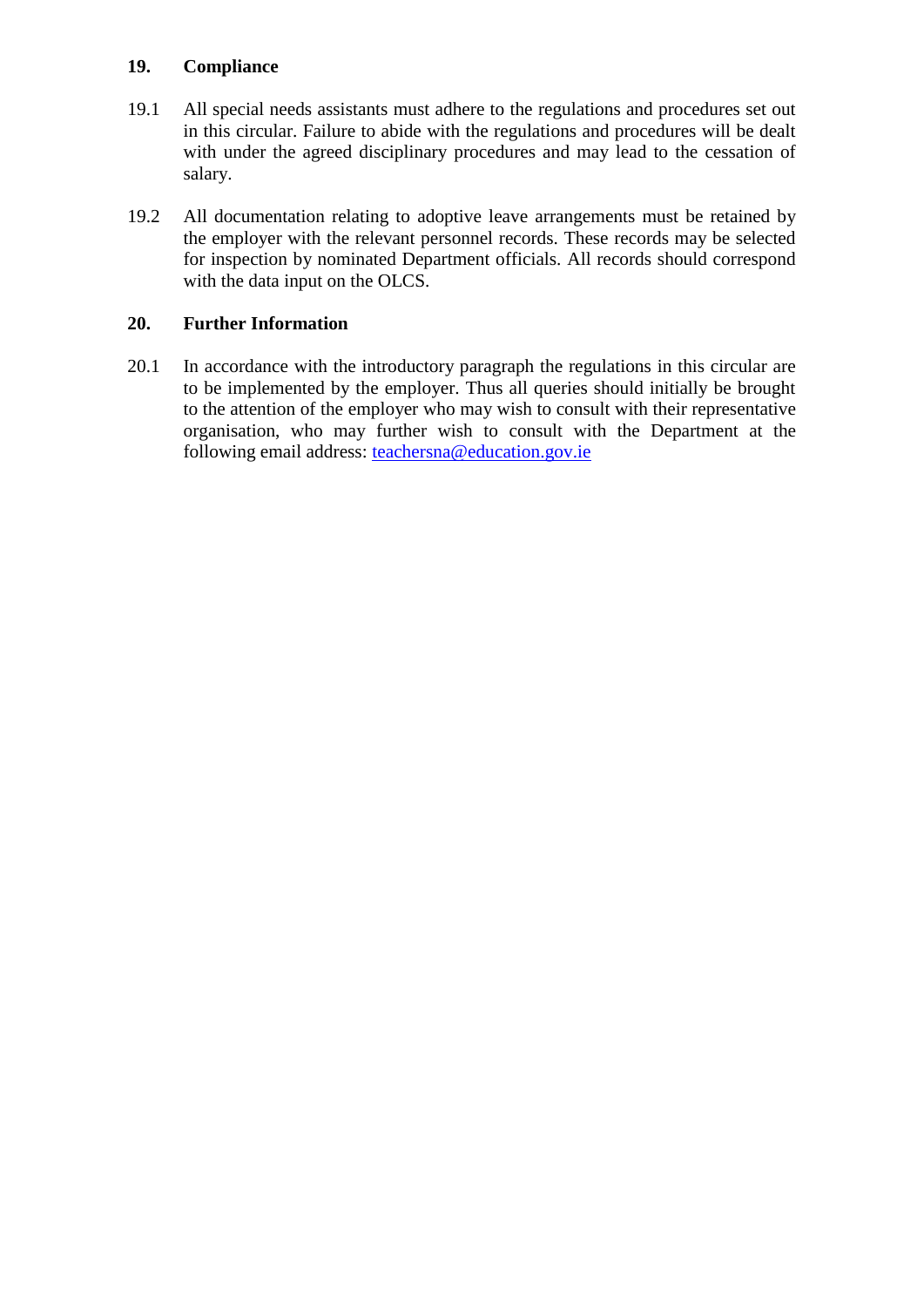# **Appendix A**

# **Application form for Adoptive Leave Entitlements**

This application must be fully completed and retained in the school for record and audit purposes. It can be used to apply for adoptive and/or statutory additional unpaid adoptive leave. It should be completed and submitted at least 6 weeks before the leave is due to commence.

This application is NOT to be submitted to Department of Education and Skills.

If the applicant pays Class A PRSI contributions, a completed AB1 Form should be submitted to **DSP**. This form is available from DSP or online at [www.welfare.ie](http://www.welfare.ie/)

### **APPLICATION IN RESPECT OF:**

# **Adoptive Leave Statutory Additional Unpaid Adoptive Leave**

*Please tick as appropriate:*

| Name:<br>School <sup>.</sup> |             |   |
|------------------------------|-------------|---|
| Roll No.                     | Contact No: | ◡ |

Expected date of placement (EDP)  $\frac{1}{\sqrt{2\pi}}$ 

# *(A certificate of placement should be submitted as soon as reasonably practicable. In the case of foreign adoption a declaration of eligibility and suitability should be provided in advance of commencement)*

In the case of foreign adoption, if any of the statutory additional unpaid adoptive leave is to be taken prior to placement please enter the dates here: \_\_\_\_\_\_\_\_\_\_\_\_\_\_\_\_ to \_\_\_\_\_\_\_\_\_\_\_\_\_\_\_

I wish to take 24 weeks Adoptive Leave from \_\_\_\_\_\_\_\_\_\_\_\_\_\_\_\_ to \_\_\_\_\_\_\_\_\_\_\_\_\_\_\_\_ (enter the dates)

State number of days statutory additional unpaid adoptive leave that are to be taken following adoptive leave (if any): (consecutive days and to include weekends)

Statutory additional unpaid adoptive leave from \_\_\_\_\_\_\_\_\_\_\_\_\_\_\_ to \_\_\_\_\_\_\_\_\_\_\_\_\_ (enter inclusive dates)

I wish to apply for the above leave in accordance with the terms of Circular 0019/2013

| Signature of special needs assistant: | Date: |  |
|---------------------------------------|-------|--|
|                                       |       |  |

Approval and Verification by Employer

I certify that I have approved the above leave in accordance with the terms of Circular 0019/2013, and I have retained on file the following documents for audit purposes:

1) All applications for adoptive leave entitlements.

2) Certificate of placement (declaration of eligibility and suitability, where appropriate).

3) A copy of the completed AB1 form.

| Signature: |
|------------|
|------------|

*Signature:*\_\_\_\_\_\_\_\_\_\_\_\_\_\_\_\_\_\_\_\_\_\_\_\_\_\_\_\_\_\_\_\_\_\_\_\_\_\_\_\_\_\_\_\_ **Date:** \_\_\_\_\_\_\_\_\_\_\_\_\_\_\_\_\_

*(On behalf of Employer)*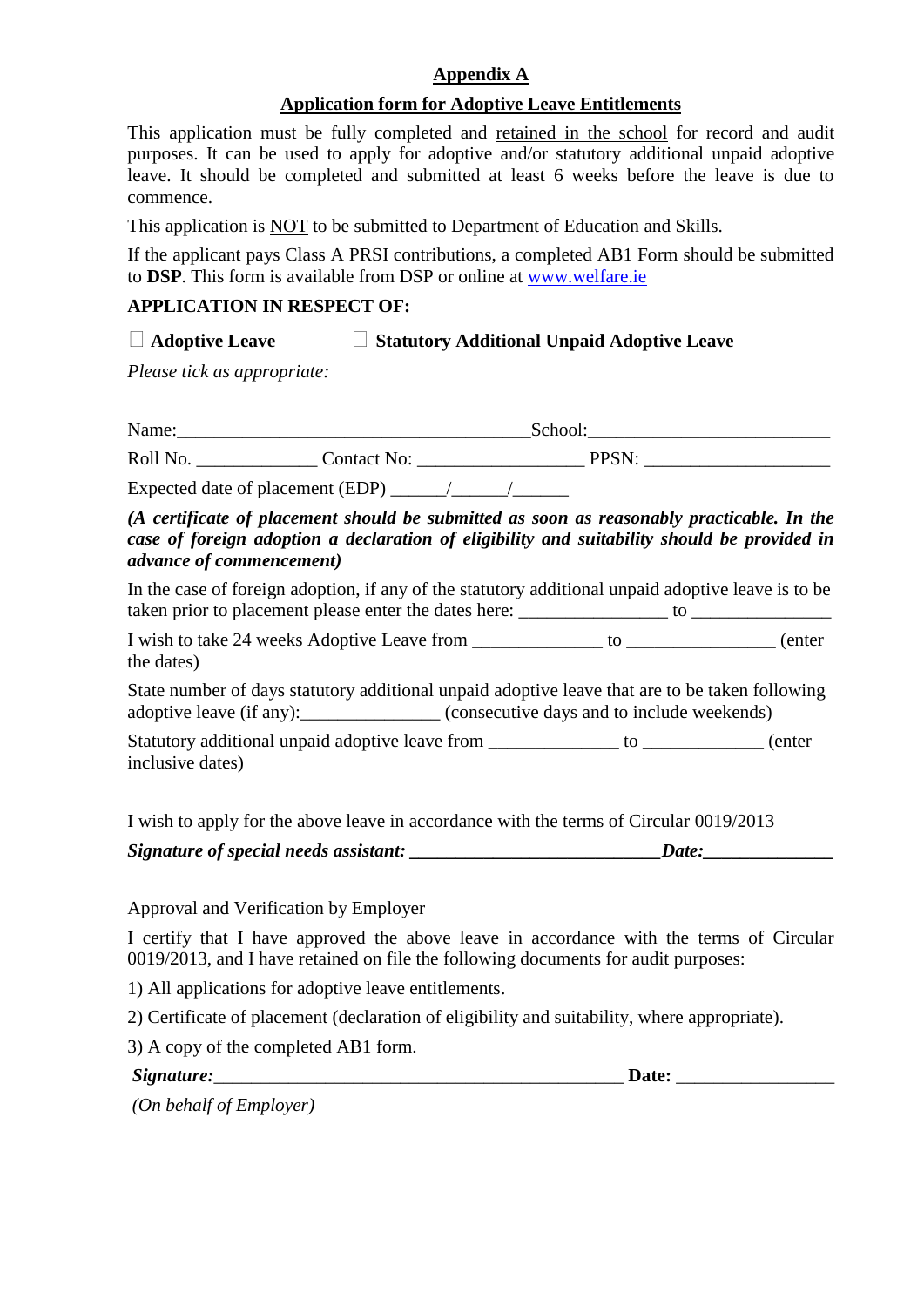# **Appendix B**

#### **Procedures relating to the Recording of Adoptive Leave on OLCS (non VEC schools)**

- 1) Click Add under Leave on the OLCS menu
- 2) Enter start and end date of the leave.
	- Click Next
- 3) Select the staff member on leave
	- Select the leave category Family Leave and
	- Select the leave sub category Adoptive Leave The total number of days in the range should read 168 (24 weeks) in respect of adoptive leave.
	- Click Next
- 4) Click Add Child and enter details
	- Click Add

### **Information to Assist Employers in the Completion of the AB1 Form**

 $\triangleright$  A list of the PRSI weeks for the current and previous year is displayed on OLCS to assist in the completion of the Employer's section of the AB1 form.

 $\triangleright$  Where the total number of PRSI weeks is 52 for the previous tax year and the special needs assistant has been in continuous employment since then, the total number of weeks to be entered is 52. If the total number of weeks is less than 52 and the special needs assistant has a contract to the start date of her adoptive leave the total number of weeks is the sum of PRSI weeks in the previous tax year plus the PRSI weeks in the current tax year to the start date of her adoptive leave.

 $\triangleright$  Enter the appropriate Employers Registered Number, sign, date and stamp accordingly

Employer Register Number for special needs assistants is 9599516K

• Click Add. A confirmation message is displayed.

#### **Note: Statutory Additional Unpaid Adoptive Leave**

It is important to note the Statutory Additional Unpaid Adoptive Leave absences cannot be entered on OLCS until the next working day subsequent to the notification of Adoptive Leave. The Department must first verify the Adoptive Leave in order to commence deductions from salary.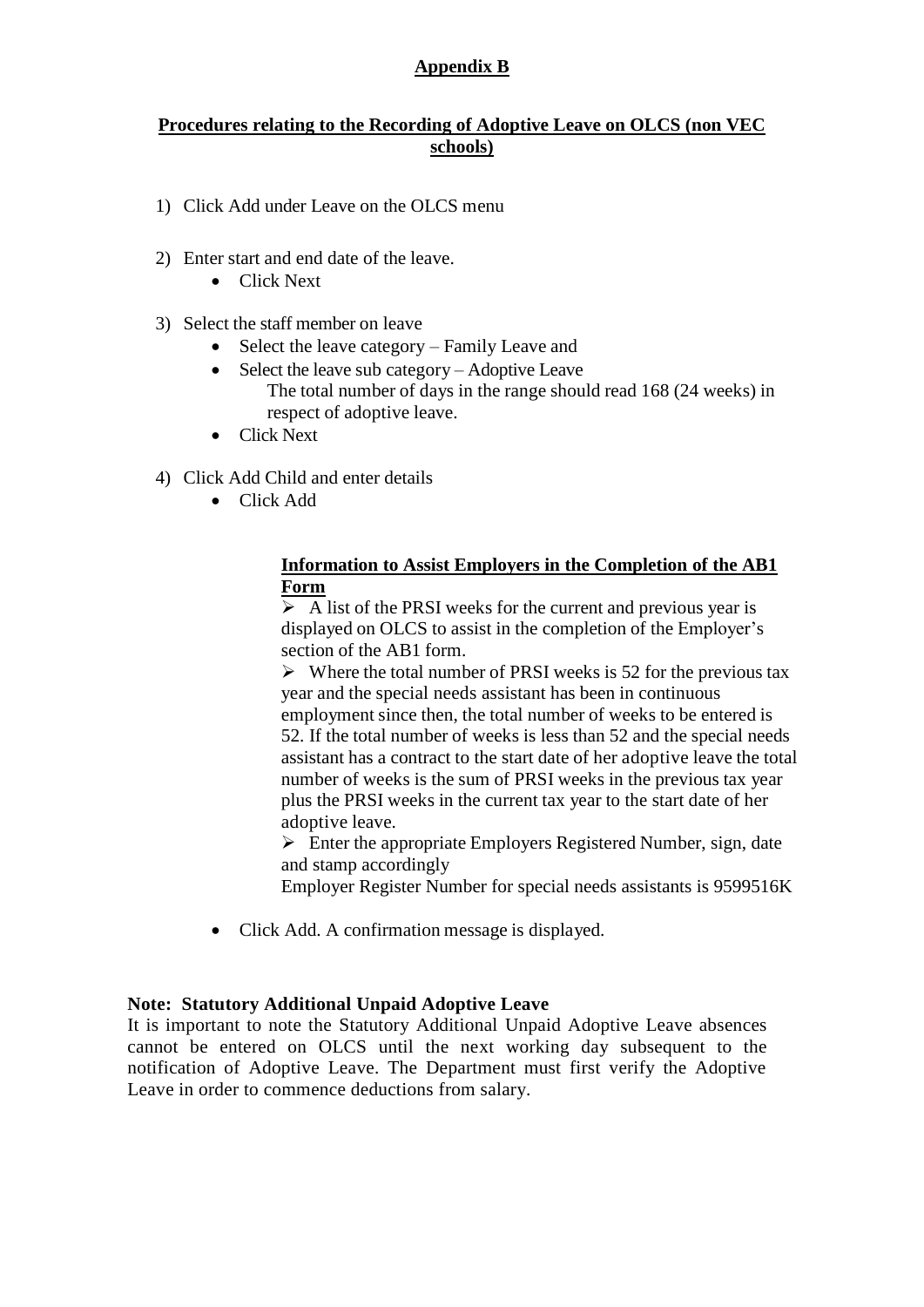# **Appendix C** (i)

# **Example Adoptive Leave Calculation**

# **Example**

Example based on a Date of placement of 20 September 2013 and full use of the 112 days statutory additional unpaid adoptive leave (some taken before the date of placement and some after the adoptive leave).

| (1) Statutory Additional Unpaid Adoptive<br>Leave (max of 16 weeks=112 days)<br><b>Foreign adoption:</b> Where a period of<br><b>Statutory Additional Unpaid Adoptive Leave</b><br>is required before the day of placement, for<br>the purposes of meetings outside the State or<br>familiarisation with the child to be adopted,<br>some or all of the Statutory Additional Unpaid<br>Adoptive Leave may be taken before the day<br>of placement. | In this example 11 unpaid days are taken prior<br>to the date of placement for the purposes of<br>familiarisation with the child in a foreign<br>adoption:<br>From 9 September to 19 September $2013 = 11$<br>days<br>101 days remain out of the 112 day allocation<br>of statutory additional unpaid adoptive leave |  |
|----------------------------------------------------------------------------------------------------------------------------------------------------------------------------------------------------------------------------------------------------------------------------------------------------------------------------------------------------------------------------------------------------------------------------------------------------|----------------------------------------------------------------------------------------------------------------------------------------------------------------------------------------------------------------------------------------------------------------------------------------------------------------------|--|
| (2) Commencement Date for 24 weeks of<br>Adoptive Leave (same as the date of<br>placement)                                                                                                                                                                                                                                                                                                                                                         | 20 September 2013                                                                                                                                                                                                                                                                                                    |  |
| (3) Adoptive Leave end date<br>(last day of the leave)                                                                                                                                                                                                                                                                                                                                                                                             | 06 March 2014<br>(this date is 24 weeks on from 20 Sept)                                                                                                                                                                                                                                                             |  |
| (4) Statutory Additional Unpaid Adoptive<br>Leave (max of 16 weeks=112 days)                                                                                                                                                                                                                                                                                                                                                                       | In this example 11 days have already been<br>taken prior to placement [see (1) above],<br>leaving up to 101 days to be taken now. The<br>full 101 days remaining are taken in this case.<br>From 07 March 2014 to 15 June 2014<br>inclusive                                                                          |  |
| (5) Resumption date following Statutory<br><b>Additional Unpaid Adoptive Leave</b>                                                                                                                                                                                                                                                                                                                                                                 | 16 June 2014                                                                                                                                                                                                                                                                                                         |  |